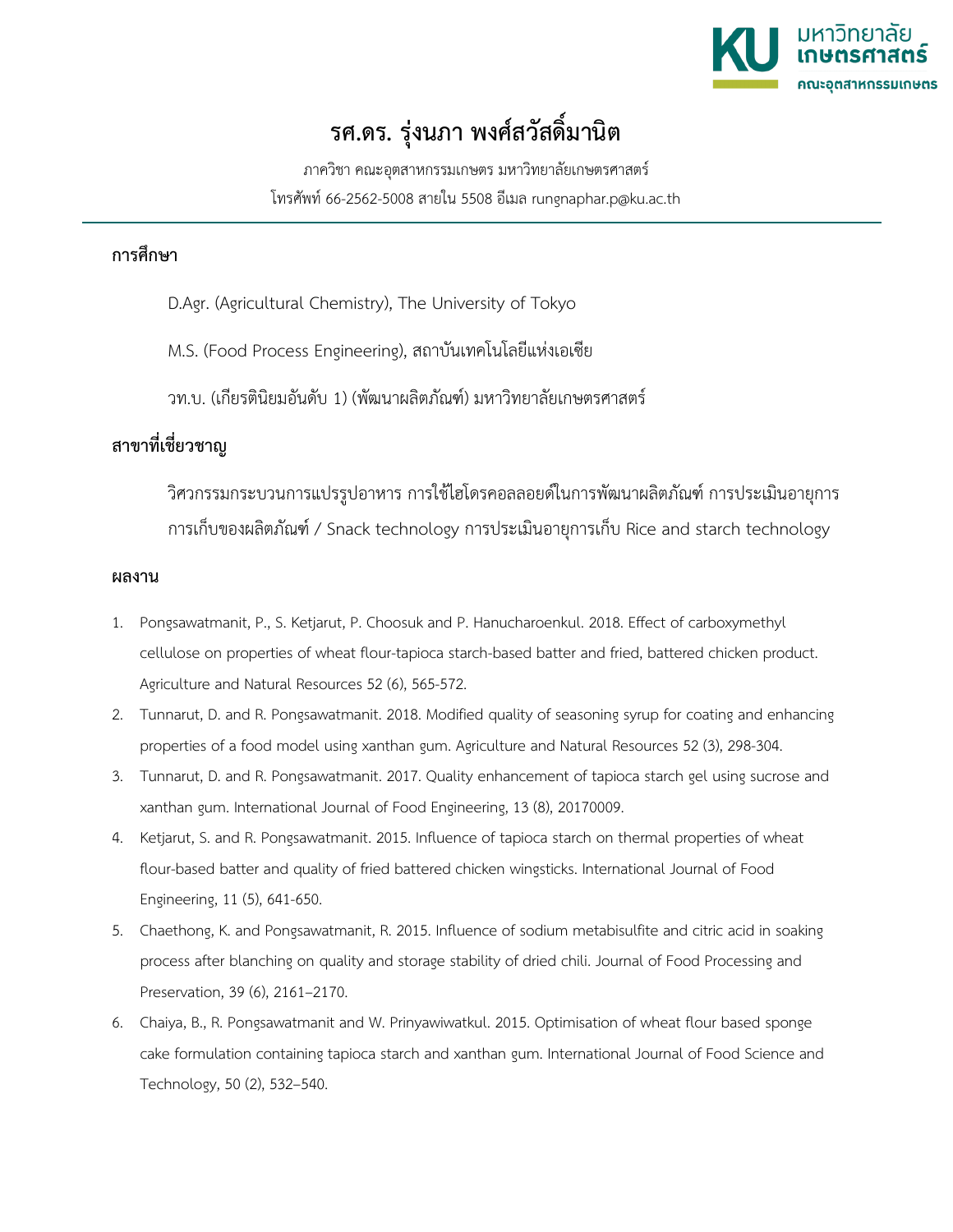

- 7. Pongsawatmanit, R., P. Chantaro and K. Nishinari. 2013. Thermal and rheological properties of tapioca starch gels with and without xanthan gum under cold storage. Journal of Food Engineering, 117 (3): 333- 341.
- 8. Chantaro, P., R. Pongsawatmanit, and K. Nishinari. 2013. Effect of heating-cooling on rheological properties of tapioca starch paste withand without xanthan gum. Food Hydrocolloids, 31 (2), 183-194.
- 9. Chaethong, K., D. Tunnarut and R. Pongsawatmanit. 2012. Quality and color parameters of dried chili and chili powder pretreated by metabisulfite soaking with different times and concentrations. Kasetsart Journal (Nat. Sci.), 46 (3), 473-484.
- 10. Prabpree, R. and R. Pongsawatmanit. 2011. Effect of tapioca starch concentration on quality and freezethaw stability of fish sausage. Kasetsart Journal (Nat. Sci.), 45 (2), 314-324.
- 11. Chaiya, B. and R. Pongsawatmanit. 2011. Quality of batter and sponge cake prepared from wheat-tapioca flour blends. Kasetsart Journal (Nat. Sci.), 45 (2), 305-313.
- 12. Pongsawatmanit, R., N. Yakard and T. Suwonsichon. 2011. Effect of xanthan gum on the quality of syrup thickened by modified starch during heating and storage. Kasetsart Journal (Nat. Sci.), 45 (1), 128-135.
- 13. Chantaro, P. and R. Pongsawatmanit. (2010). Influence of sucrose on thermal and pasting properties of tapioca starch and xanthan gum mixtures. Journal of Food Engineering, 98 (1), 44–50.
- 14. Pongsawatmanit, R. and S. Srijunthongsiri. (2008). Influence of xanthan gum on rheological properties and freeze–thaw stability of tapioca starch. Journal of Food Engineering, 88 (1), 137-143.
- 15. Pongsawatmanit, R., T. Temsiripong, and T. Suwonsichon. (2007). Thermal and rheological properties of tapioca starch and xyloglucan mixtures in the presence of sucrose. Food Research International, 40 (2), 239-248. Impact factor = 2.271 (Source: Journal C
- 16. Maisuthisakul, P., M. Suttajit, and R. Pongsawatmanit. (2007). Assessment of phenolic content and free radical-scavenging capacity of some Thai indigenous plants. Food Chemistry, 100, 1409–1418.
- 17. Pongsawatmanit, R., T. Harnsilawat, and D. J. McClements. (2006). Influence of alginate, pH and ultrasound treatment on palm oil-in-water emulsions stabilized by  $\beta$ -lactoglobulin. Colloids and Surfaces A: Physicochemical and Engineering Aspects, 287, 59–67.
- 18. Pongsawatmanit, R., T. Temsiripong, S. Ikeda, and K. Nishinari. (2006) Influence of tamarind seed xyloglucan on rheological properties and thermal stability of tapioca starch. Journal of Food Engineering, 77, 41-50.
- 19. Temsiripong, T., R. Pongsawatmanit, S. Ikeda, and K. Nishinari. (2005). Influence of xyloglucan on gelatinization and retrogradation of tapioca starch. Food Hydrocolloids, 19, 1054-1063.